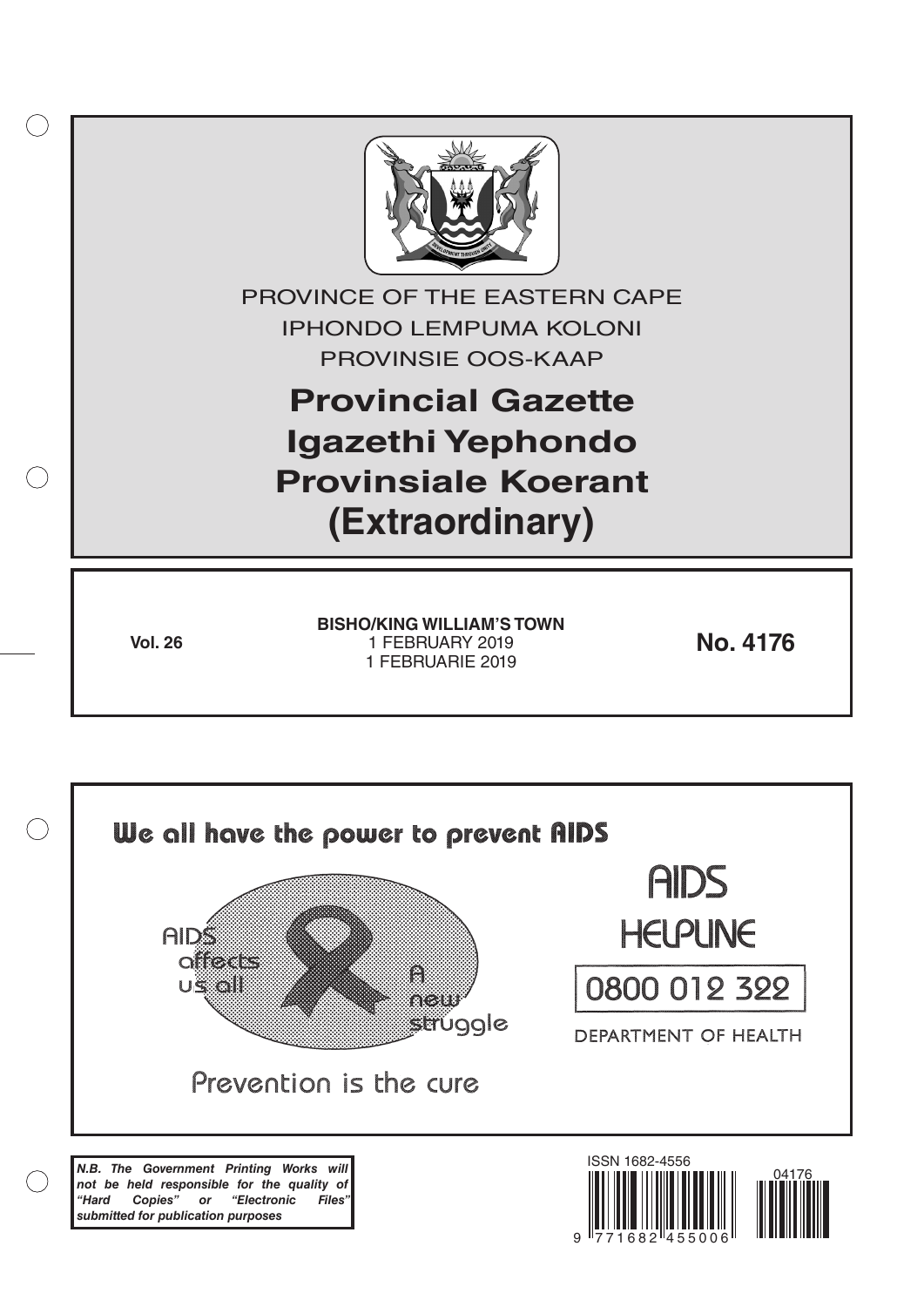### **IMPORTANT NOTICE:**

**The GovernmenT PrinTinG Works Will noT be held resPonsible for any errors ThaT miGhT occur due To The submission of incomPleTe / incorrecT / illeGible coPy.**

**no fuTure queries Will be handled in connecTion WiTh The above.**

#### **CONTENTS**

|    |                                                                                                        | Gazette<br>No. | Page<br>No. |
|----|--------------------------------------------------------------------------------------------------------|----------------|-------------|
|    | <b>PROVINCIAL NOTICES • PROVINSIALE KENNISGEWINGS</b>                                                  |                |             |
| 15 | Local Government: Municipal Structures Act (117/1998), as amended: By-elections for Nelson Mandela Bay | 4176           |             |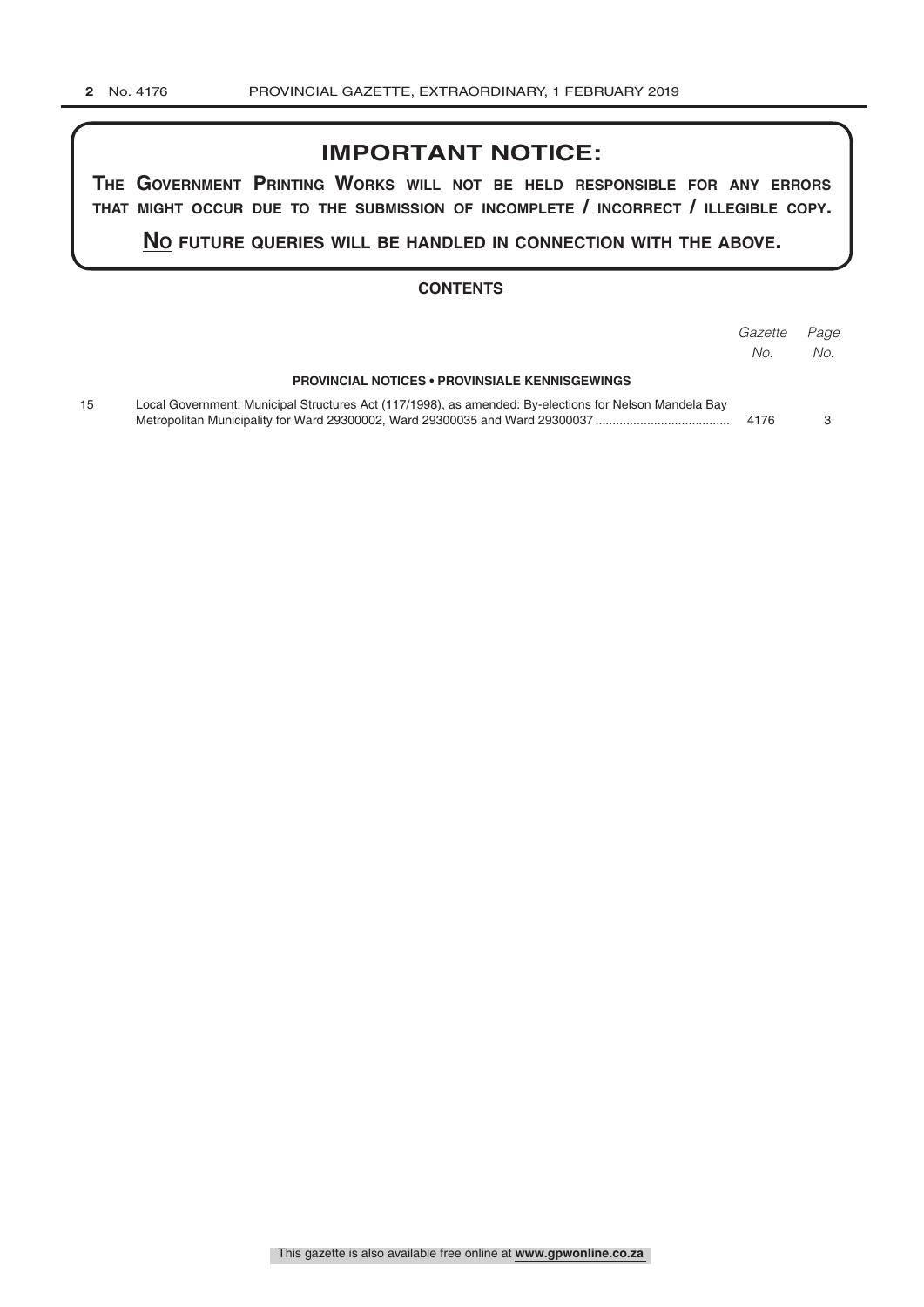# PROVINCIAL NOTICE Provincial Notices • Provinsiale Kennisgewings

#### **PROVINCIAL NOTICE 15 OF 2019**

#### Province of the Eastern Cape

Department of Local Government and Traditional Affairs<br>Provincial Notice issued in terms of Section 25 of the Local Government: Municipal Structures Act, 1998, As Amended (Act No. 117 of 1998)

## BY-ELECTIONS FOR: NELSON MANDELA BAY METROPOLITAN MUNICIPALITY FOR<br>- WARD 29300002. WARD 29300035 AND WARD 29300037 - WARD 29300002, WARD 29300035 AND WARD 29300037

1, Fikile Xasa, Member of the Executive Council of the Province of Eastern Cape<br>responsible for Local Government, acting in terms of section 25(4) of the Local<br>Government: Municipal Structures Act, 1998 (Act No.117 of 1998

F. Xasa Member of the Executive Council responsible for Local Government<br>(Province of the Eastern Cape)